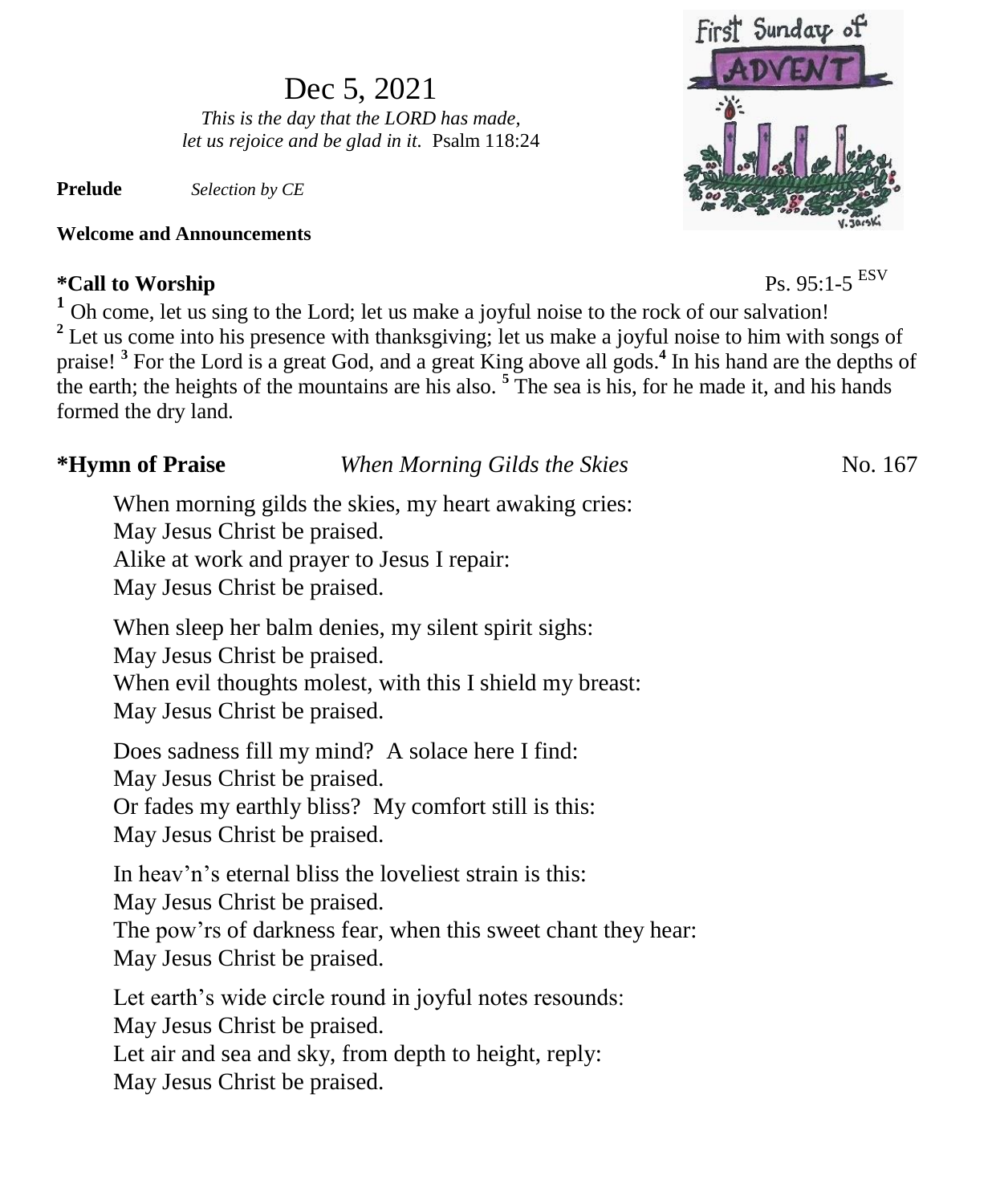Be this, while life is mine, my canticle divine: May Jesus Christ be praised. Be this th'eternal song, through all the ages on: May Jesus Christ be praised.

Hymns from *Trinity Hymnal* used by permission of Great Commission Publications.

**\*Prayer of Invocation** 

**Scripture Reading Luke 1:5-25** 

ESV (Pew pg. 855/LP pg. 1066)

### **Prayer of Confession**

Heavenly Father, on this first Sunday of Advent, we praise, bless and adore You, for the privilege of celebrating your great faithfulness and your immeasurable generosity. You sent Jesus to us, and have given him for us. Every promise you have made finds its emphatic "Yes!" in Jesus (2 Cor. 1:20). Fuel our wonder and enflame our hearts, Father. Help us to engage again, with the story of Jesus' birth, with childlike wonder and renewed hope. Bring familiar Scriptures alive in fresh and transforming ways. Help us not to trust in a season, but in our Savior. We pray this in Jesus name. Amen.

### **Assurance of Pardoning Grace** Ps. 95:6-11

**<sup>6</sup>** Oh come, let us worship and bow down; let us kneel before the Lord, our Maker! **<sup>7</sup>** For he is our God, and we are the people of his pasture, and the sheep of his hand. Today, if you hear his voice, **<sup>8</sup>** do not harden your hearts, as at Meribah, as on the day at Massah in the wilderness, <sup>9</sup> when your fathers put me to the test and put me to the proof, though they had seen my work.<sup>10</sup> For forty years I loathed that generation and said, "They are a people who go astray in their heart, and they have not known my ways." **<sup>11</sup>** Therefore I swore in my wrath, "They shall not enter my rest."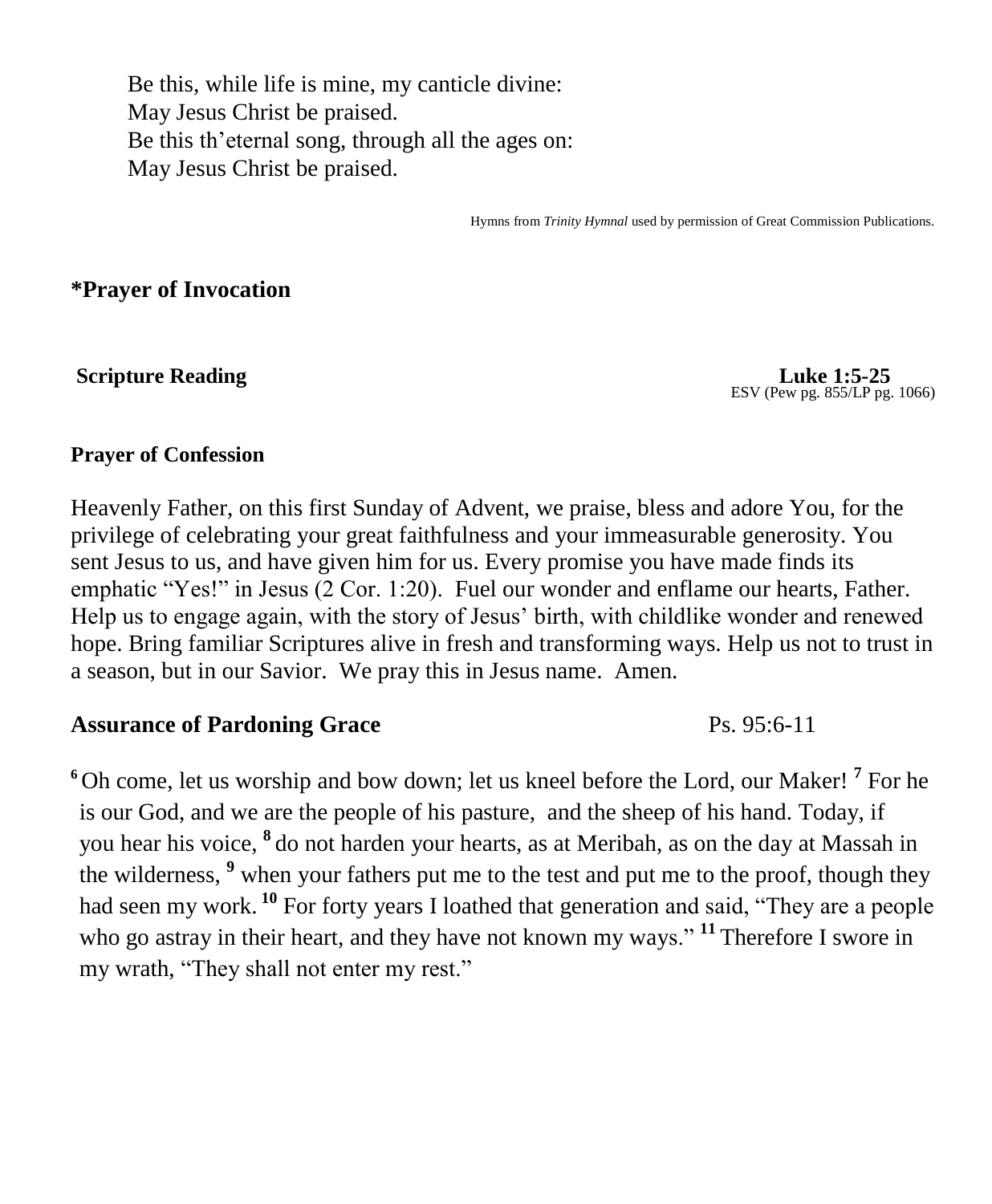Go, tell it on the mountain, over the hills and everywhere; Go, tell it on the mountain, that Jesus Christ is born.

While shepherds kept their watching o'er silent flocks by night, behold throughout the heavens there shone a holy light. Go, tell it on the mountain, over the hills and everywhere; Go, tell it on the mountain, that Jesus Christ is born.

The shepherds feared and trembled when, lo! above the earth, rang out the angel's chorus that hailed the Savior's birth. Go, tell it on the mountain, over the hills and everywhere; Go, tell it on the mountain, that Jesus Christ is born.

Down in a lowly manger the humble Christ was born, and God sent us salvation that blessèd Christmas morn. Go, tell it on the mountain, over the hills and everywhere; Go, tell it on the mountain, that Jesus Christ is born.

Hymns from *Trinity Hymnal* used by permission of Great Commission Publications.

### **WCF 11.3**

2. Christ, by his obedience and death, did fully discharge the debt of all those that are thus justified, and did make a proper, real, and full satisfaction to his Father's justice in their behalf. Yet, inasmuch as he was given by the Father for them; and his obedience and satisfaction accepted in their stead; and both, freely, not for anything in them; their justification is only of free grace; that both the exact justice and rich grace of God might be glorified in the justification of sinners.

### **Prayer of Intercession**

**Offering** *Selection by CE*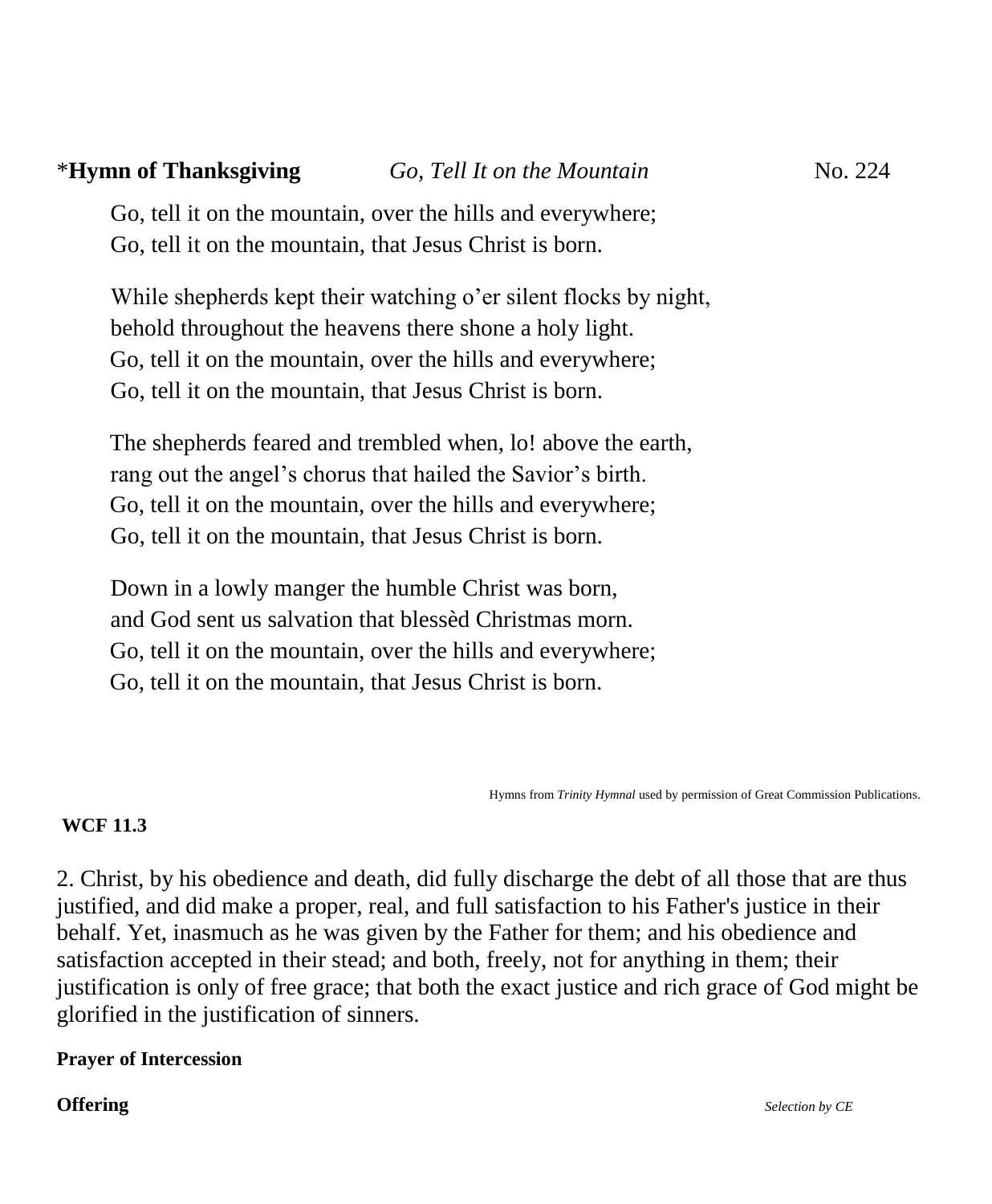### \***Doxology** No. 731

Praise God, from Whom all blessings flow; Praise Him, all creatures here below; Praise Him above, ye heav'nly host; Praise Father, Son, and Holy Ghost. Amen.

Hymns from *Trinity Hymnal* used by permission of Great Commission Publications.

**\*Hymn of Preparation** *Come, Thou Long Expected Jesus* No. 196

Come, Thou long-expected Jesus, born to set Thy people free; from our fears and sins release us; let us find our rest in Thee. Israel's strength and consolation, hope of all the earth Thou art, dear Desire of ev'ry nation, joy of ev'ry longing heart.

Joy to those who long to see Thee, Dayspring from on high, appear; come Thou promised Rod of Jesse, of Thy birth we long to hear! O'er the hills the angels singing news, glad tidings of a birth: "Go to Him, your praises bringing; Christ the Lord has come to earth."

Come to earth to taste our sadness, He whose glories knew no end; by His life He brings us gladness, our Redeemer, Shepherd, Friend. Leaving riches without number, born within a cattle stall; This the everlasting wonder, Christ was born the Lord of all.

 Born Thy people to deliver, born a child and yet a king. born to reign in us forever, now Thy gracious kingdom bring. By Thine own eternal Spirit rule in all our hearts alone; by Thine all-sufficient merit, raise us to Thy glorious throne.

Hymns from *Trinity Hymnal* used by permission of Great Commission Publications.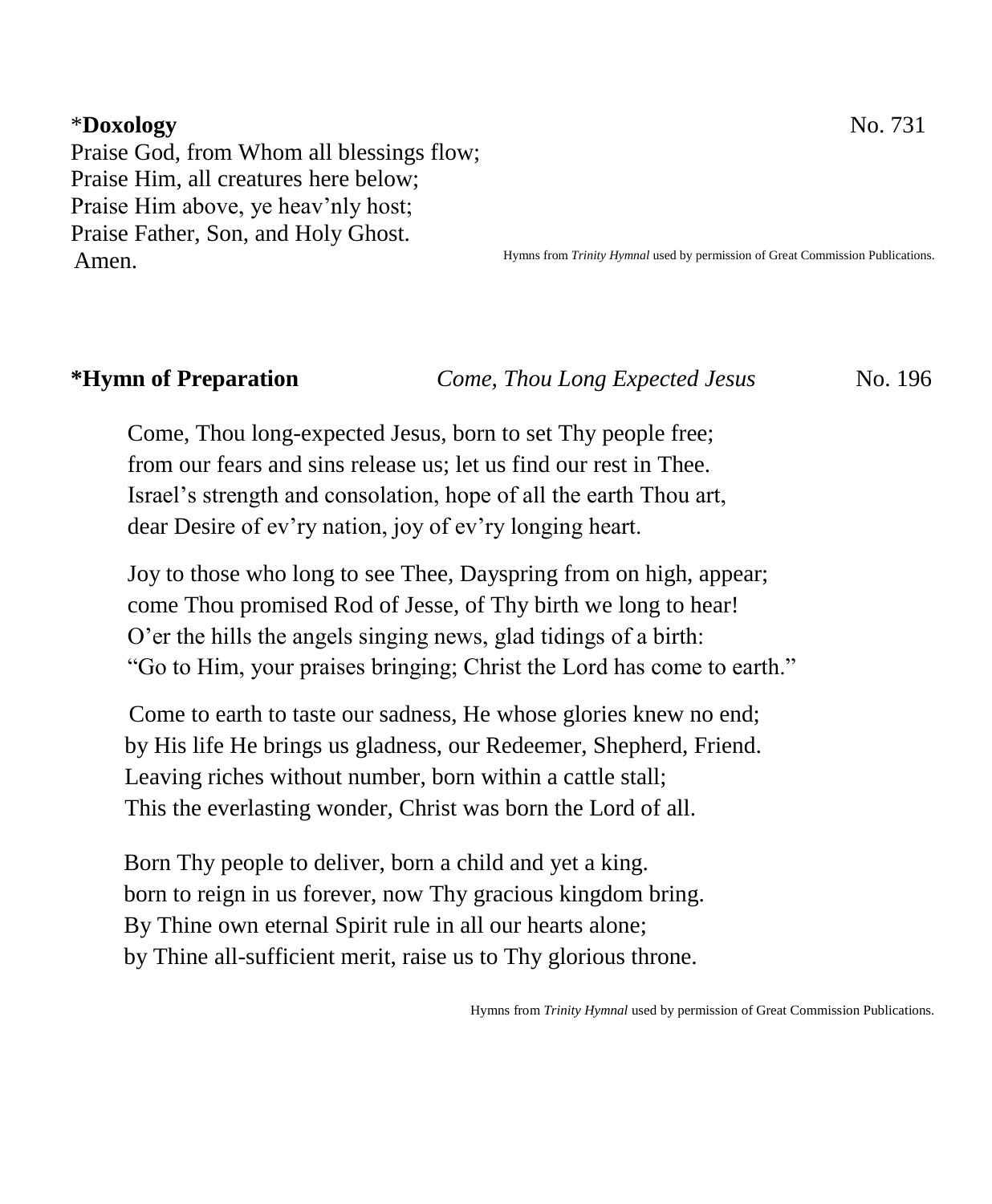1. The Time & Place

2. The Audience

3. The Battle

Questions:

1. What does the timing of this prophecy mean for us today?

2. Who are the central characters found in this prophecy? What is the significance of each?

3. How do you see the enmity played out in our world today between God's offspring and Satan's?

4. How does Gen. 3:15 teach us and train us to fight?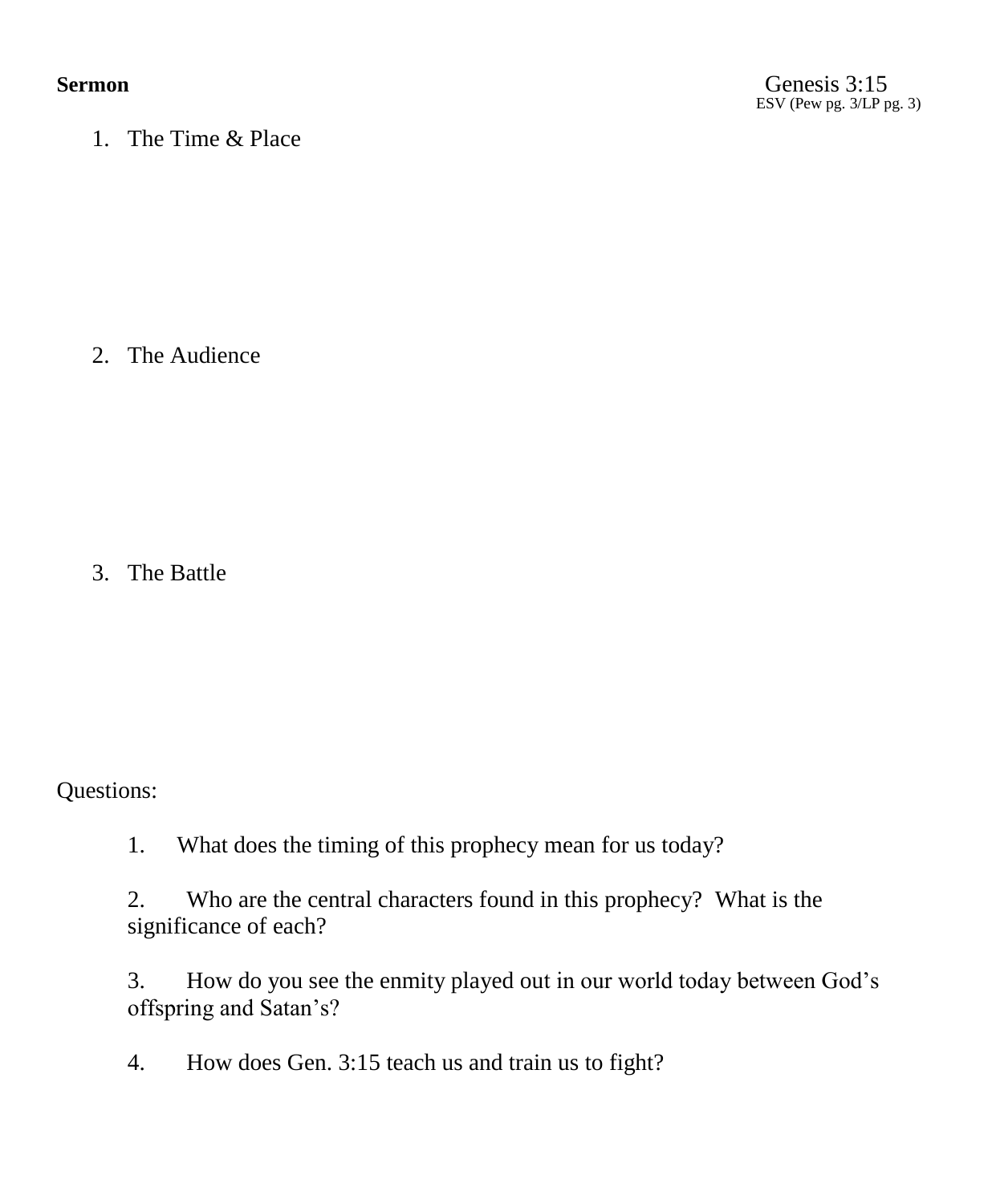## **The Lord's Supper**

(wine in the wine-colored cups and grape juice in the clear cups)

## *Sursum Corda* Leader: Lift up your hearts! **People: We lift them up to the Lord!**

Music: Selections from the Hymnal

Hymns from *Trinity Hymnal* used by permission of Great Commission Publications.

## **\*Hymn of Response** *Joy to the World! The Lord Is Come* No. 195

Joy to the world! The Lord is come: let earth receive her King; Let every heart prepare Him room, and heav'n and nature sing, and heav'n and nature sing, and heav'n, and heav'n and nature sing.

Joy to the earth! The Savior reigns: let men their songs employ; While fields and floods, rocks, hills, and plains repeat the sounding joy, repeat the sounding joy, repeat, repeat the sounding joy.

No more let sins and sorrows grow, nor thorns infest the ground; He comes to make His blessings flow far as the curse is found, far as the curse is found, far as, far as the curse is found.

He rules the world with truth and grace, and makes the nations prove the glories of His righteousness, and wonders of His love, and wonders of His love, and wonders, wonders of His love. Hymns from *Trinity Hymnal* used by permission of Great Commission Publications.

## **\*Benediction**

## **\*Gloria Patri** No. 735

Glory be to the Father, and to the Son, and to the Holy Ghost; as it was in the beginning, is now, and ever shall be, world without end. Amen, amen.

Hymns from *Trinity Hymnal* used by permission of Great Commission Publications.

## **Postlude** *Selection by CE*

**\* Congregation:** Please stand as able.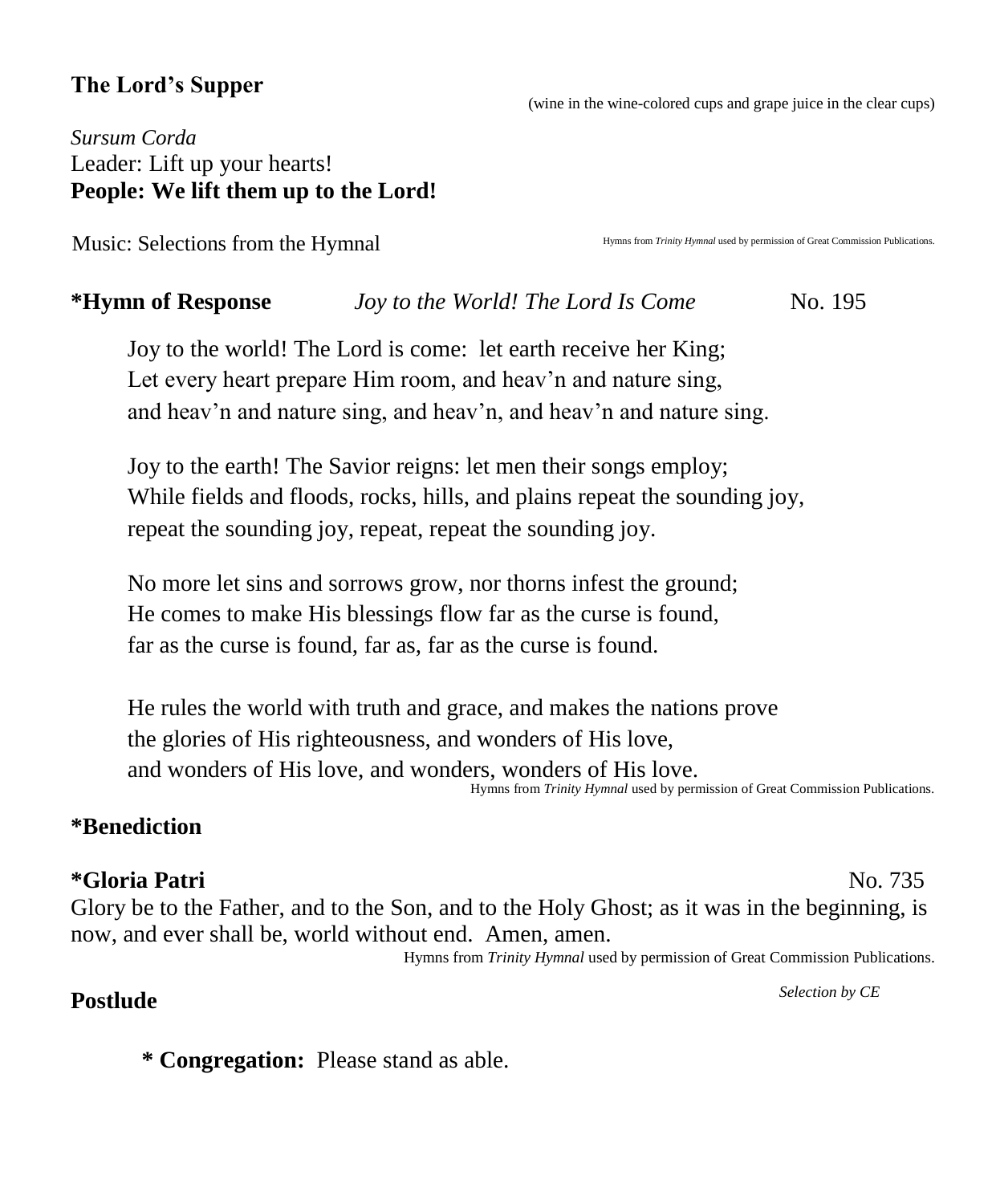## Piano Chris Erickson<br>Intercessory Prayer **Prayer** School Chris Erickson<br>Prayer School Chris Erickson **Intercessory Prayer**

# **Weekly Calendar**

| <b>DATE</b>       | <b>TIME</b>             | <b>EVENT</b>                                                                                 |  |  |  |
|-------------------|-------------------------|----------------------------------------------------------------------------------------------|--|--|--|
| <b>SUN 12/5</b>   | $9:20$ AM<br>10:30 AM   | <b>Sunday School</b><br><b>Worship Service- Lord's Supper</b>                                |  |  |  |
| <b>WED 12/8</b>   | 6:00 PM                 | <b>Women's Evening Bible Study (Hebrews)</b>                                                 |  |  |  |
| <b>SAT 12/11</b>  | $1:00 - 4:00$ PM        | <b>Christmas Youth Group</b>                                                                 |  |  |  |
| <b>SUN 12/12</b>  | $9:20$ AM<br>$10:30$ AM | <b>Sunday School</b><br><b>Worship Service</b>                                               |  |  |  |
| <b>WED 12/15</b>  | $9:30$ AM<br>$6:00$ PM  | <b>Women's Morning Bible Study (Hebrews)</b><br><b>Women's Evening Bible Study (Hebrews)</b> |  |  |  |
| <b>THUR 12/16</b> | 6:30 PM                 | Men's Bible Study (Hebrews)                                                                  |  |  |  |
| <b>SUN 12/19</b>  | $9:20$ AM<br>10:30 AM   | <b>Sunday School</b><br><b>Worship Service</b>                                               |  |  |  |
| <b>THUR 12/23</b> | 11:00 AM                | <b>Women's Cookie Exchange</b>                                                               |  |  |  |
| <b>FRI</b> 12/24  | 5:00 PM                 | <b>Christmas Eve Service</b>                                                                 |  |  |  |
| <b>SUN 11/26</b>  | $9:20$ AM<br>10:30 AM   | <b>Sunday School</b><br><b>Worship Service</b>                                               |  |  |  |
| <b>THUR 12/30</b> | 11:00 AM                | <b>Viking Luncheon</b> (all welcome)                                                         |  |  |  |